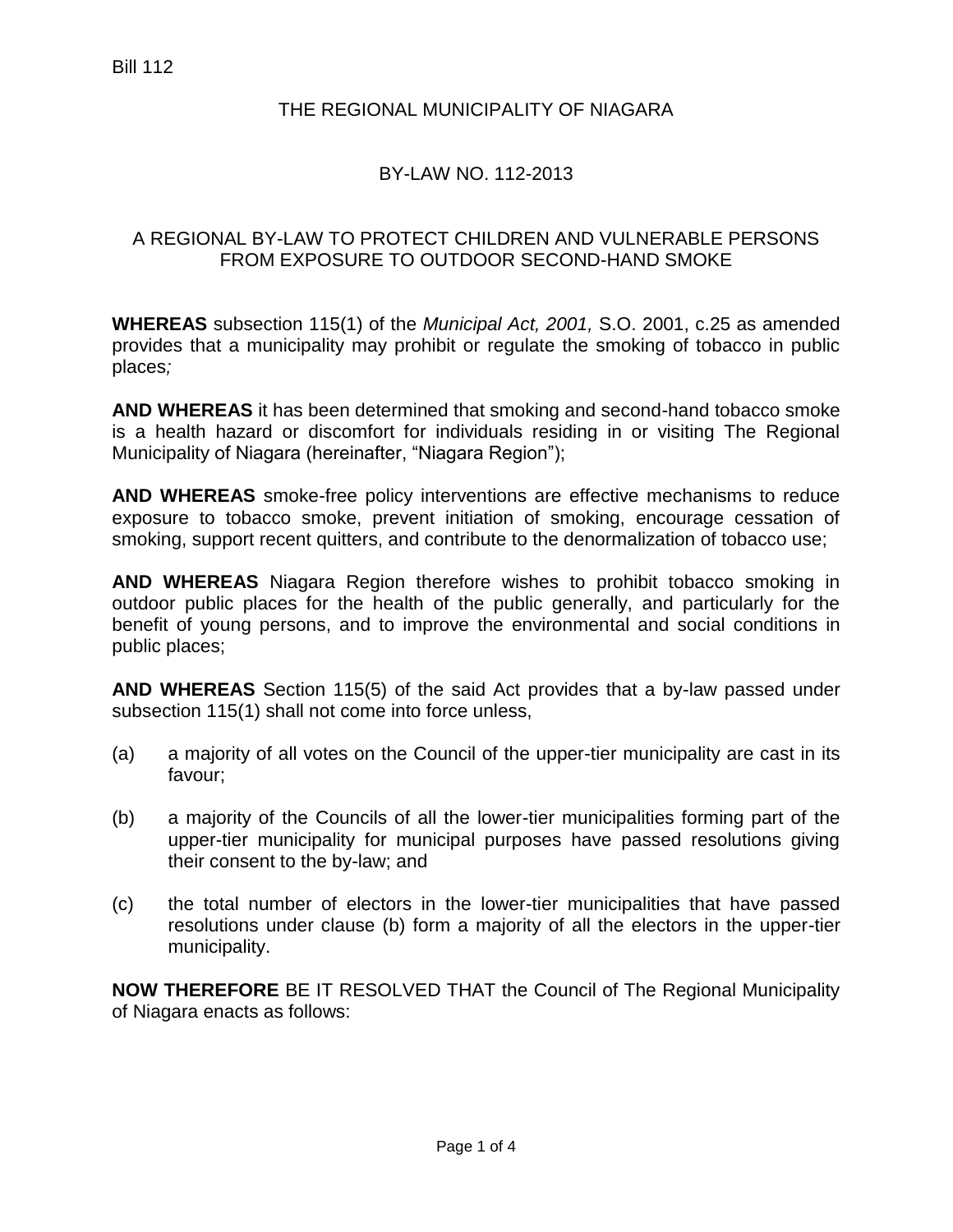## **DEFINITIONS AND INTERPRETATION**

1. (1) The following definitions shall be used in interpreting and applying this by-law:

**"authorized person"** means an individual designated or authorized by Niagara Region or an area municipality whose duties include, without limitation, tobacco control or the monitoring of regional or municipal property for the purpose of addressing unauthorized activities;

"**area municipality**" means any one of the municipalities of the Town of Fort Erie, Town of Grimsby, Town of Lincoln, City of Niagara Falls, Town of Niagara-on-the-Lake, Town of Pelham, City of Port Colborne, City of St. Catharines, City of Thorold, Township of Wainfleet, City of Welland and the Township of West Lincoln.

**"outdoor public place"** means any property owned, leased or controlled by the Niagara Region or any area municipality, including without limitation parks, playgrounds, sports or playing fields, arenas, recreational centres, bus shelters, splash pads, pools and any area that is within a nine-metre radius of an entrance to or exit from a building located on any property owned, leased or controlled by the Niagara Region or any area municipality, whether or not a "No Smoking" sign is posted, but does not include the following:

- a. highways;
- b. road allowances abutting a regional or municipal property;
- c. municipal sidewalks, save and except for that portion of any municipal sidewalk that is within a nine-metre radius of any entrance to or exit from a building located on any property owned, leased or controlled by the Niagara Region or any area municipality;
- d. parking lots or any area designated for the parking of motor vehicles;
- e. beaches;
- f. walking or hiking trails;
- g. rights-of-way; and
- h. residential dwellings owned, operated or subsidized by Niagara Regional Housing or an area municipality;

**"smoke"** or **"smoking"** includes the holding of tobacco or other lighted smoking material or equipment while the product is alight or emitting smoke;

**"tobacco"** includes pipe tobacco, water-pipe tobacco, cigarettes, cigars, cigarillos or any similar product made with or containing tobacco;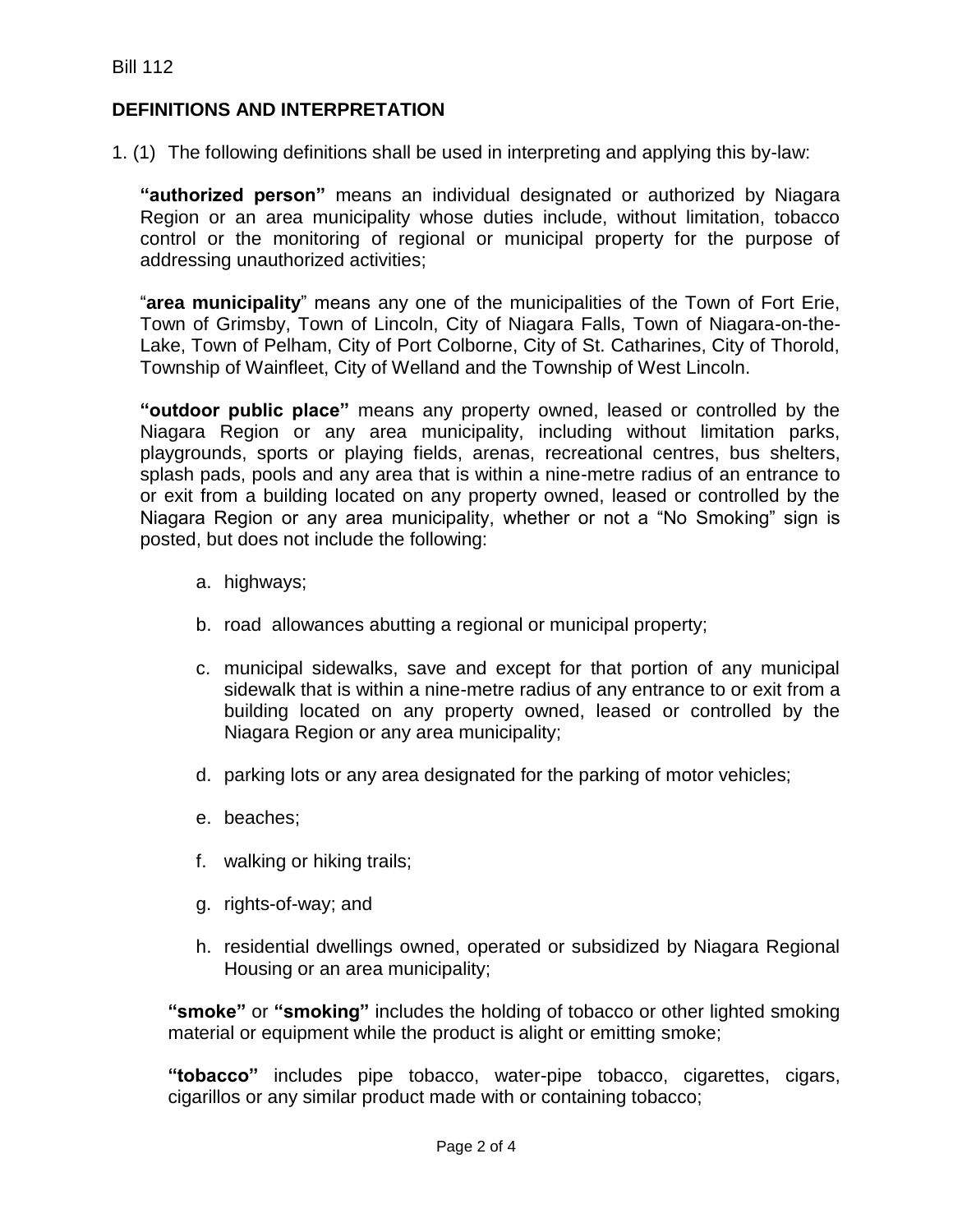# **PROHIBITION**

- 2.(1) No person shall smoke tobacco upon or within an outdoor public place.
- 2.(2) The prohibition in section 2.(1) above applies whether or not a "No Smoking" sign of any format or content is posted.
- 2.(3) No person shall remove a sign posted under this section while the prohibition remains in force.
- 2.(4) No person shall hinder or obstruct an authorized person lawfully carrying out the enforcement of this by-law.

# **OFFENCE and SET FINE**

3.(1) Any person who contravenes a provision of this by-law is guilty of an offence and, upon conviction, is liable to a set fine of \$250.00.

## **ENFORCEMENT**

4.(1) The provisions of this by-law respecting smoking in an outdoor public place shall be enforced by any authorized person as designated by the Niagara Region or an area municipality.

## **CONFLICTS**

5.(1) If a provision of this by-law conflicts with an Act or a regulation or another by-law, the provision that is the most restrictive of smoking shall prevail.

#### **SEVERABILITY**

6.(1) If any section or part of this by-law are found by any Court of competent jurisdiction to be invalid, such section or part shall be deemed to be severable and all other sections of this by-law shall remain valid and enforceable.

# **ENACTMENT**

7.(1) This by-law shall come into force on the day that it is approved in accordance with section 115(5) of the *Municipal Act, 2001,* S.O. 2001, C.25.